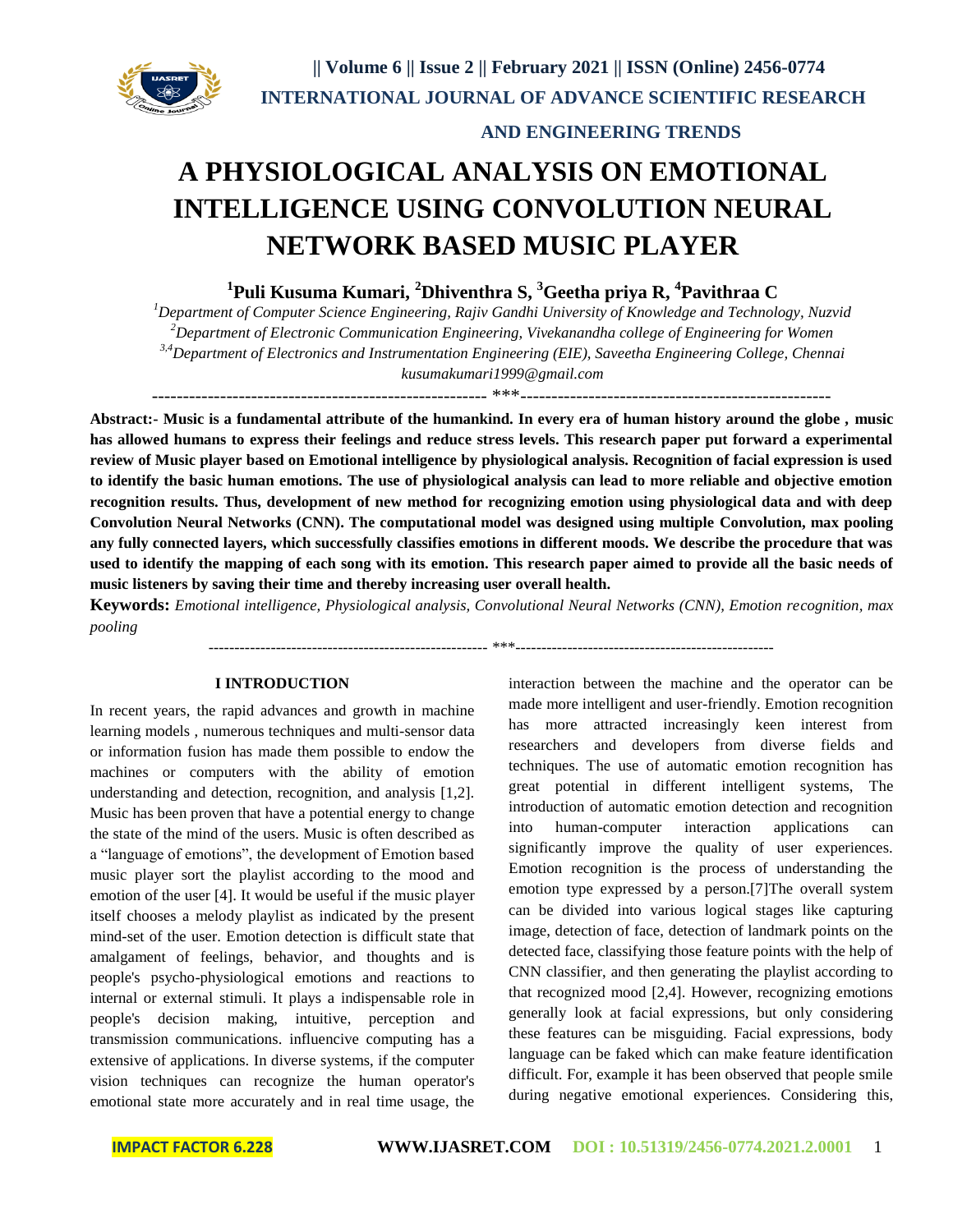

 **AND ENGINEERING TRENDS**

physiological signals such as heart rate, blood pressure, respiratory signals can be important traits for identifying emotions accurately [5]. In some cases there is a requirement of heavy machines to record the data and experimental setup. Combination of multiple variations of EEG signals along with peripheral signals, this data is used to train a deep convolution neural network to identify emotions. For the purpose of providing the users with the best possible and effortless pleasure of music, Facial Expression Recognition (FER) based systems have been adopted as they provide more fast, accurate and efficient results with less effort. It reduces the time-consuming and it takes less than 1.4 seconds to acknowledge one instance of feeling. The high performance and therefore the less time demand of the system create it appropriate to any emotion aware applications and the rate accuracy is very high for this vision. This system eliminates the time consuming and the tedious work of manually playing the songs from any playlist accessible on the net or in the other Application.

### **1. Motivation and Problem Statement**

Using the traditional and old music players, end user has to do manually browse the playlist of songs and select the songs that would soothe the mood and emotional experience that irritate the user and disappoint the mood of the end user. That is the requirements of a person, that user sporadically suffered through the need and desire of browsing through his playlist, according to his mood and emotions. The main concept of this research is to automatically play songs based on the emotions of the user.

### **II LITERATURE SURVEY**

### **2.1 Related Techniques and literatures review**

Psychologists use verbal observations about emotional reactions to research emotional conceptualization.[6] Hevner's popular paper, examined the relations between the music and emotion through the experiments in which participants were asked to describe the most symbolic sections of the piece of music that they had imagined. These empirical studies proposed a wide range of emotional models, most of which form part of one of the two approaches to emotional conceptual model: categorical and dimensional [6]. Depending on the categorical approach, people experience emotions as distinct categories. The concept that a limited quantity of fundamental and specific courses of emotion, such as joy, sorrow, anger, fear , disgust and shock, may be extracted from all other secondary emotion forms, is central to this approach. Increasing fundamental emotion can be functionally recognized as a key assessment of occurrences that have typically involved in the course of evolution. Emotional responses can be identified in all cultures and are often linked to distinct patterns of variations in physiology or emotion.

#### **2.2 Existing work**

Vinayak Bali et al. Proposed Emotion Based Music Player, It eases the work of the user by capturing image and detecting the suggesting a customized playlist through more advanced and interactive features. The user's negative or bad thoughts are slowly converted to positive thoughts by changing the song from low tone to excited tone. Effectively categorize the songs based on the detected mood by using LSTM algorithm. The resultant system proposed to have increased accuracy in the range of 80% to 99% [1]. Shahin Amiriparian et al. proposed Emotion detection and Themes Recognition in Music Using Convolutional and Recurrent Neural Networks and different modules. In this methodology, the present and current fusion system of end-to-end recurrent neural networks (RNN) and pre-trained convolutional feature extractors for music and emotion recognition. They trained more than 9 models and conducted various fusion experiments. The best performing model recognized 74.2 % ROC-AUC on the test partition which is 1.6 % points over the baseline systems of the MediaEval 2019 Emotion & Themes in Music task[2]. Prof. Vijaykumar R. Ghu et al. proposed Emotion Based Music Player Using Facial Recognition. This paper mainly focus on the methodologies which are available for the detecting and recognizing human emotions for developing emotions based music player, It also gives a brief idea about systems working, perfect playlist generation and human emotions classification. The application is developed in such a way that it can manage the content received by user, analyse the physiological signals and the image properties and detect the mood of the user based on music mp3 file properties so that they can be added into particular playlists according to the mood [3]. Vaasu Gupta et al. proposed A Mood Based Music Player. This project is based on the principle of detection of human emotions using image processing, and to play music which is appropriate for enhancing that emotional state [4-5]. The overall system can be divided into various logical stages like capturing image, detection of face, detection of landmark points on the detected face, classifying those feature points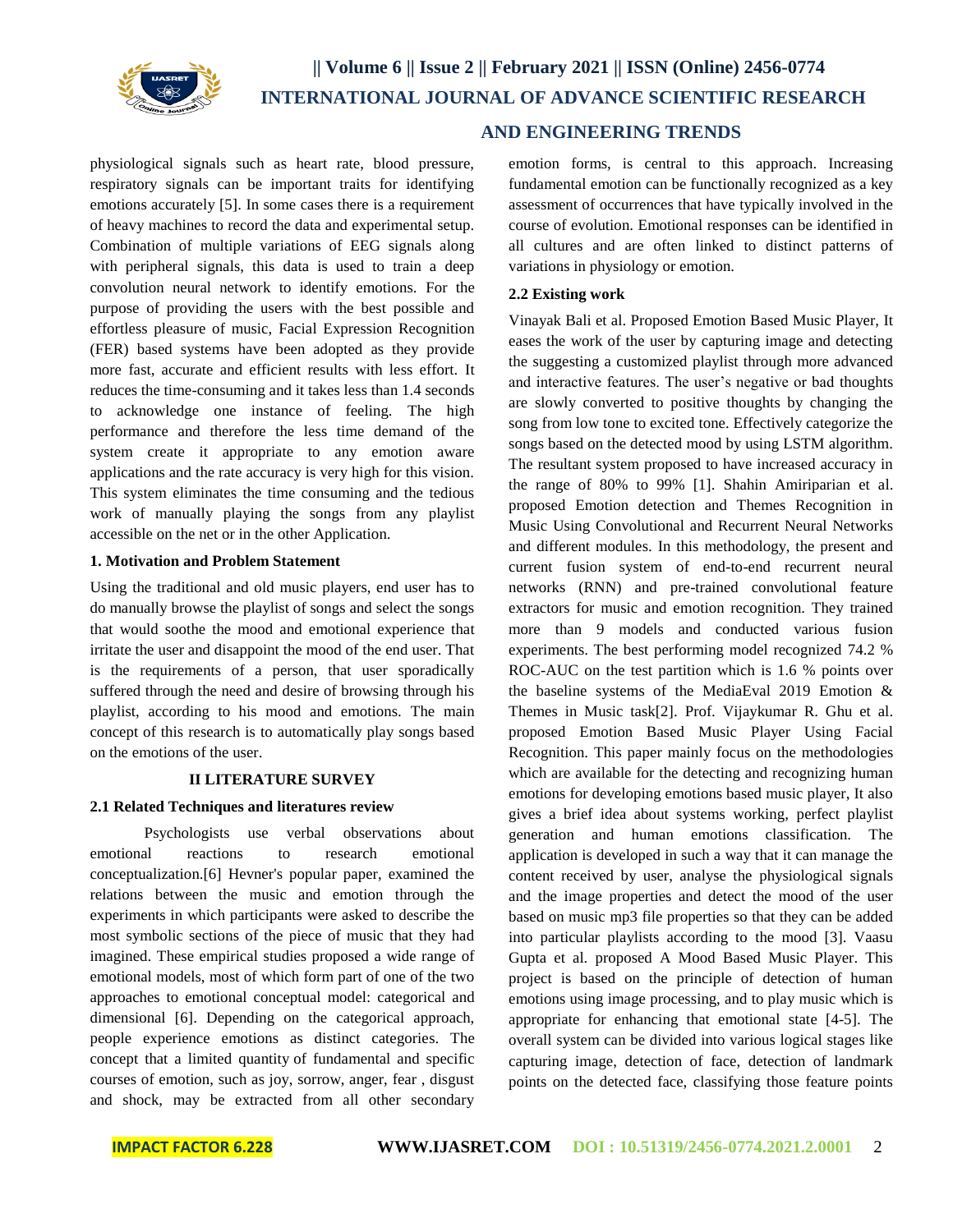

with the help of SVM classifier, and then generating the playlist according to that recognized mood.

### **2.3 Issues in Existing Works**

In reality, sensitivity is to "respond to, or be aware of, the experiences of senses that human beings convey their emotions through various means of language, voice, literature, music and art. The meaning of sentire derived from Latin roots. Even if an AI can replicate such mediums algorithmically, it remains to be seen if the feelings it evokes are indeed oneself. After all, the AI identifies only an algorithm for its emotion. Human emotions, though extremely complicated, are also derived from internal studied conditions. This does not diminish the value of human feelings or thoughts and emotions.

Indeed it is all the more remarkable that the algorithm can give rise to complex emotions such as love and joy rather than materialize spontaneously. If the human mind is a complex algorithm, the emotional expression of mankind is also algorithmic. Perhaps Shakespeare's great works are not spontaneous artistic accomplishment; they may rather be created by the minds of their authors algorithmically. The distinction between AI and humans may be simply because their algorithms are complex. In the end the line that distinguishes humans and AI decrease as humans progress through the 21st century. Progress in neuroscience shows that people can be more algorithmic

# **III . PROPOSED WORK**

### **3.1 Approach**

Most existing works build their own databases in the absence of a common database. As manual annotation is time consuming, there are generally less than 1000 in the early works database. It's advantageous to have a larger database covering different kinds of music, genres or even songs of different languages to make the database as general and as large as possible. First, the emotional model or how many emotional types can be used also does not have any consensus. The certain taxonomy is centered on psychologists' specific feelings, while others are derived from clustering psychotic symptoms or labels. To accurately equate the source material, musical parts are typically translated into a typical (e.g. tracking frequency of 22,050 Hz, 16-bit resolution, monochannel) type. Since full material parts may often include portions of various feelings, it is also preferred to minimize the variance of the emotions within the segment and to lower the amplitude of the whole

# **AND ENGINEERING TRENDS**

composition from 20-30 to 280 Hz Conducting music analysis approach, or merely choosing the middle 30-second or 30-second section from the 30th segment of the album. To remove the chorus portion. There have been few studies to research the effect of music segments [7-11]

There is a multidimensional sensation of hearing music. Various interpretations of emotions in music are also linked to various acoustic signals patterns. For example, while the excitement is connected with the pace (fast / slow), pitch (high / low, "loudness (high / low) and timbre (bright / soft) the valence is connected with the 2 modes (substantial / mild) [6]. It is also noted that the perception of emotions often depends on one but a combination of a single musical factor. For instance, high-pitched chords can be more optimistic than soft chords and low-pitched chords, no matter how fashion [7].

### **3.2 Algorithm in Rhythm**

Rhythms are the pattern of different strength pulses / notes. Tempo, meter, or phrasing intervals are often described [7]. A quick-tempo song is often seen to have high excitement. The following 5 features are proposed for the rhythms intensity, rhythm regularity, consistent rhythm, average frequency and average tempo to define the rhythm of rhythm / flux, whereas the firm rhythm with negative valence. The average starter strength of the start curve, determined based on the mentioned algorithm. Rhythmus strength is average. Performance calculates rhythm regularity and clarity [7-9]

# **3.3 User Experience Research**

MIR researchers have made great efforts to automate MER and over the last few years, the form of music being studied has slowly shifted from symbolic to raw to audio and from classical Western music to folk music. Western classical music is frequently selected in early studies due partly to the rich musicological and psychological literature on classical, and partly because the perceived emotions of classical music selection seem to be easy to reach agreement. But since MER seeks to promote music rehabilitation and management in daily listening, popular music dominates regular listening and study [7-10].

MER adopts a categorical conceptualization of emotions and classifies music pieces by emotional classes. The great benefits of this approach are that it is easily integrated in a re-testing system based on text or metadata. Emotion labels provide a nuclear representation of music, similar to several other music metadata like genres or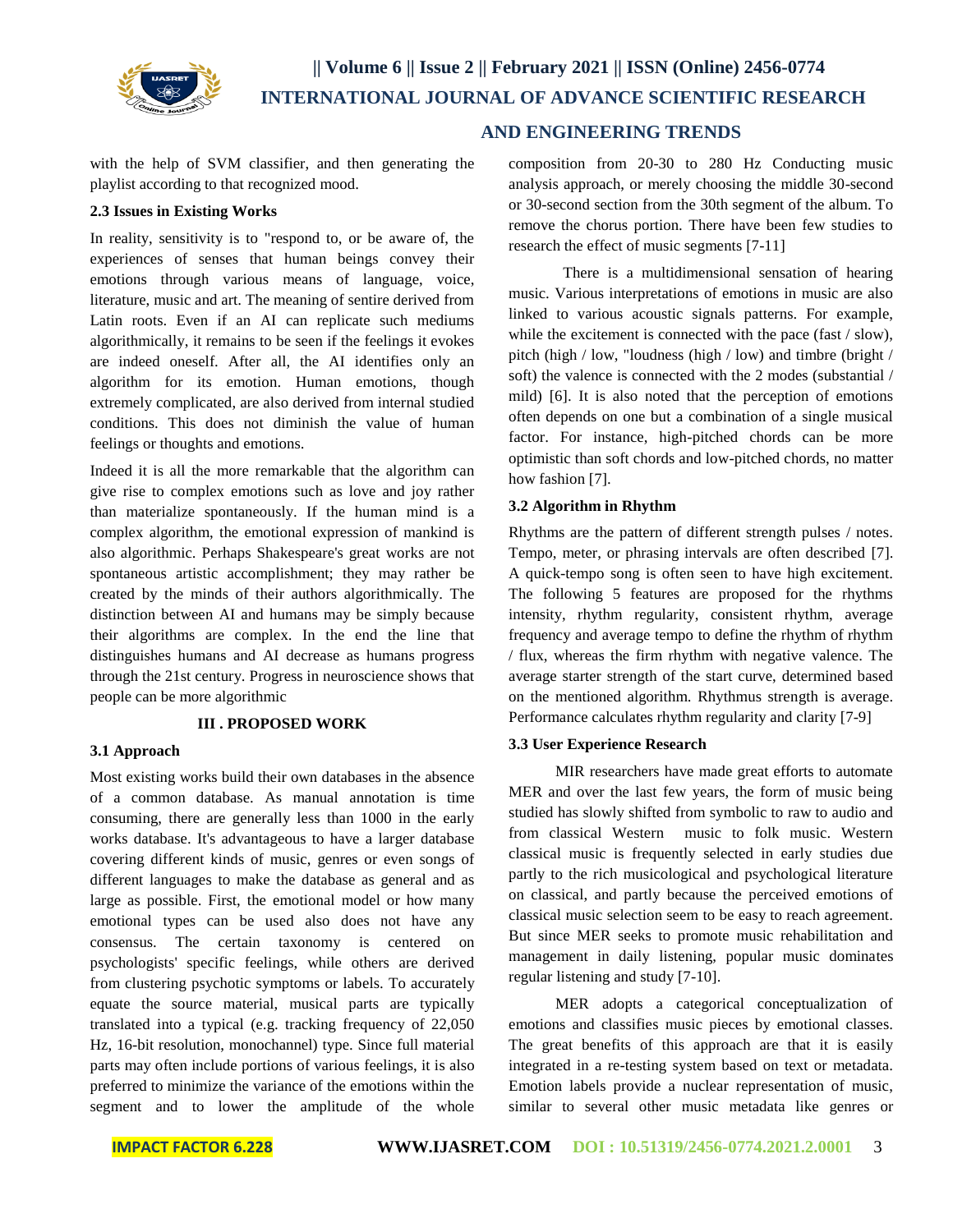

instrumentation, that enables users to recover music by means of several keywords. Several works have been guided and professional classificators who forecast the emotional class best for the affective contents of the amusing signal. [7,9] The key downside to MER's categorical approach is that a limited number of primary emotional groups are too small compared with the richness of human-perceived music. The use of a finer granularity does not, on the other hand, automatically solve the whole problem, since it is very vague and relies upon the vocabulary used to categorize emotions. Moreover, the subjects may be overloaded with a large number of emotional classes, so that psychological experiments are not considered realistic [7].

### **3.4 Advantages of proposed work**

Emotion is contextual, the collecting of reality evidence on the ground will take place with caution. Existing methods of annotation may be grouped into two categories ,expert or subject-specific. The professional approach requires only a few (often under five) artistic experts to express sentiment. [9]Musical plays that are frequently literally discarded and passions cannot be relied upon by experts. The subject-based approach conducts a hypothetical evaluation which requires several untrained subjects to express empathy. The simple reality is always calculated by measuring the views of all participants, so that the nature of the tests will reduce the problem of life exhaustion [3-6]

In fact, the analytical annotation never lasts more than one hour to increase the precision of the emotional annotations [18].The another tendency is to leverage socalled human estimation to make annotation an enjoyable work. The amount of songs that are required to annotate is therefore reduced. In particular, the aim is to make emotional annotations an over-product of web-based gaming. These games are also developed as multiplayer games, implying that many players play the game together in order to compete with another. In general, this practice could increase the reliability of the notes [22]

# **IV METHODOLOGY**

The next step is to create a machine-learning model, after acquiring a ground mark and music features, to learn the facial emotional labeling and music features. Musical emotional classes are mostly done by existing classification algorithms, for example the neural network, k-nearest neighbour (k-NN), maximal similarity, decision tree.[7,10]

# **AND ENGINEERING TRENDS**

Given that songs can contain more than one emotion, multilabel classification algorithms, such as SVM, have been used to assign multiple emotional labels for a song. Emotion recognition of user: Current mood state of the user is determined using Neural Networks (Convolutional Neural Nets or Recurrent NN). Input can be either graphic based (facial) or voice Chatbot oriented (audio). The determined mood is mapped across a provided mood table to generate a range of possible mood [15]

## **4.1 List of modules**

Motivated by personal variables including cultural context, age , sex and temperament that affect the interpretation of emotion, Yang et al. have suggested a fuzzy approach that tests each emotions intensity in associated with the classification song and offers a more quantitative assessment of an emotional essence in association with the classification of the song.[1-12] The spatial aspects in this report are an important feature in music to date neglected. Most research concentrated on musical passages which are consistent with emotional language. Nevertheless, it is important to explore the time-dependent interaction between music and emotion, since certain types of music (in particular, classical music) convey or invoke various feelings since time progresses. Continual recording methods, often paired with nonverbal responses, have been around since the classic work to analyze emotional feeling as a complex creation [2]

Emotion based music player system provides the specified playlist as for the user's emotional state and facial expression. The proposed system consists of three major modules:

# *A. Formation of music player*

In this research, online platform environment has been used for instant run feature pushes code and resource changes to your environment. It clearly understands the changes and often sends them without restarting. so you can see the effects immediately. The code editor helps to write better code, work faster and more productive by offering advance code completion, refactoring, and code analysis. As we type, this platform provides suggestions in drop list. Simply press tab to insert in the code. Fast and feature- rich faster than real device and allows you to prototype and test your platform.  $[1,3]$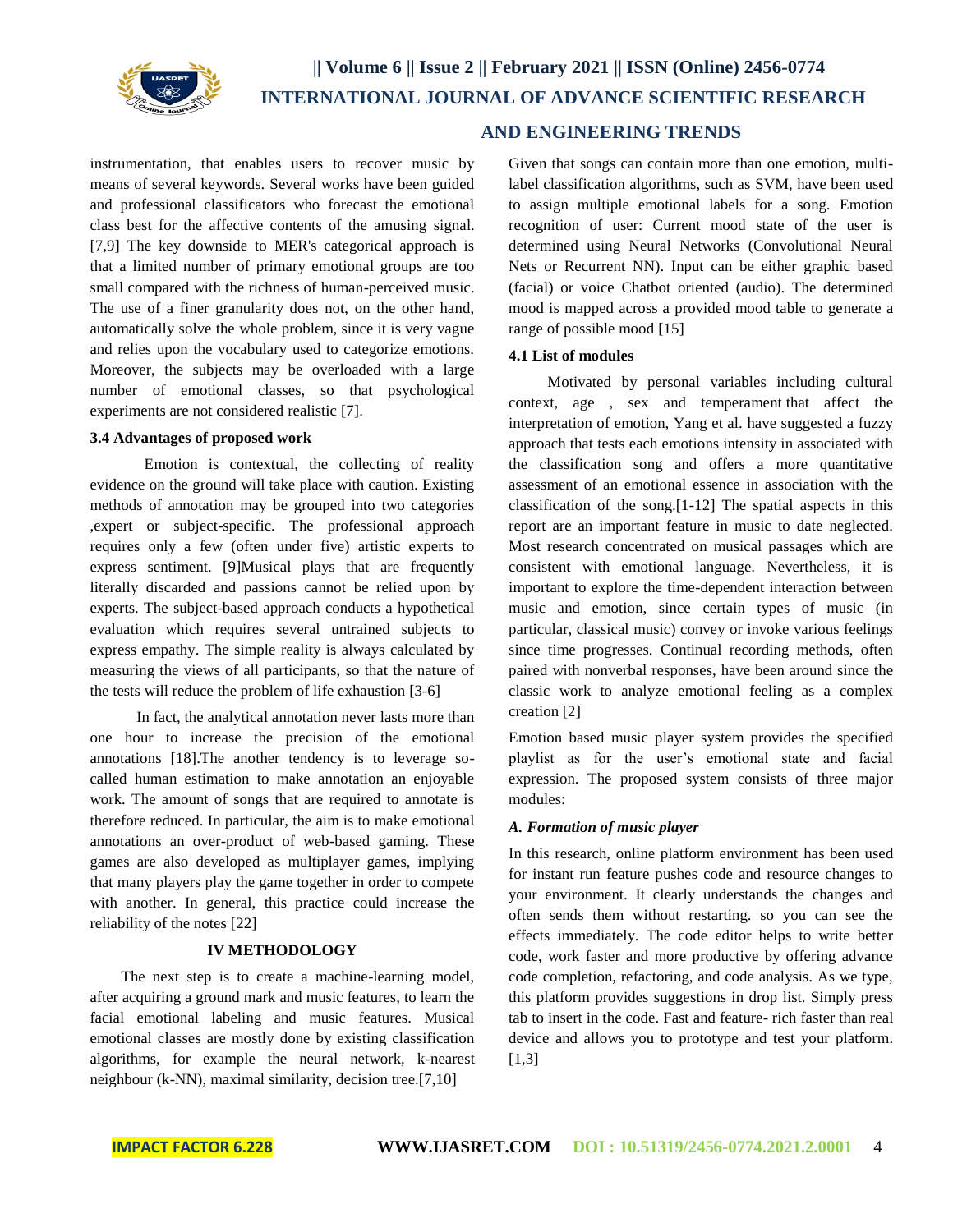

# **|| Volume 6 || Issue 2 || February 2021 || ISSN (Online) 2456-0774 INTERNATIONAL JOURNAL OF ADVANCE SCIENTIFIC RESEARCH**

### *B. Emotion extraction modules*

In this module image of a user is captured using the camera or it can be accessed from the stored image in the phone from the stored memory. This captured image enhanced in the form of the tone mapping in order to restore the original contrast of the image from restored image [1]. After image enhancement is over, all the images are converted into binary image format and the face is detected in the image model. The Convolution Neural Network is now used for human facial recognization and emotion detection. It consists of hidden layers (n layers depending upon the data set). The output layer showed the approximate result of the recognized face. Back propagation method is used for making the model error-free and producing the accurate result or match for the emotions that are recognized and classified. [4]

### *C. Audio feature extraction module*

In this stage, the predicted mood of the user is used to classify songs and to create a playlist for the particular mood. This classification of songs happens on the basis of genre of the songs. The genre of the various songs will be taken from online libraries and according to the mood detected the songs will be classified and a playlist will be created. The playlist will accordingly get modifies and updated with user's choice and its choice will be stored in database for future references[1,3-8]. There are several online libraries that classifies the song according to its tempo and various other musical aspects. It will address three significant things: location of face from *Facial expression detection.*

# **V APPLICATION OF MODULES**

### *A. Data set*

The Raw data set is downloaded one by one from Google images for seven emotions. Extra dataset is taken from Kaggle data sets for facial expression detection.

### **B.** *Trained dataset*

Before processing the model, the training and testing phases is undergone. Trained dataset are those which are taught to the model. At the time of training [12], system takes dataset of faces (images) with their respective expression; eye should be in centre location mostly and learns a set of weights, which splits the facial expressions for classification

### *C. Preprocessing*

Data can be raw, inconsistent and noisy, and it can be hard to obtain the reliable results with that data sets. Data preprocessing can help to solve such issues and prepares raw

# **AND ENGINEERING TRENDS**

data sequences to be processed further as the first input to a neural network models. Smoothing and Scaling for pre processing of signals and data sets. We detail both of these in the following subsections[1,4].

### **D.** *Evaluation process*

Once training process is over, now we check if it is better when using this step. This is where dataset set aside previous comes into consideration [3]. Evaluation allows the testing of the model against data sets that never been seen and used for training and is meant to be representative of how the prototype is perform while in the real world scenario and for real time users.

#### *E. Parameter Tuning process*

Once the evaluation process is done, further more development in training can be possible by tuning the parameters. There were few parameters we have that were completely assumed when the training was over [34].For the more models that are more complex to analyze, the starting conditions played vital role in the determination of the result of data which is used for training. Differences can be seen on the whether a model starts off training with initialized values to zeroes versus some more values distributed , which leads to the query of which distribution is to be used in training. Since there are many deliberation at this state of training, It is important to define that makes a good model [28]. These parameters are referred to as Hyper parameters. The adjustment or tuning of these parameters depends on the model, dataset and the training process. Once you are done with these procedure and are satisfied then have to move on to the last step.

All the photos present in dataset are firstly converted to grayscale, for making pre-processing and detection more efficiently, faster and easier. Each input image is in form of pixels (e.g. 48x48). Now the pixel represented images are sent to the convolution layers (hidden layers). In Between each layer Maximum pooling is done, the purpose of doing so, is to down-sample the input data or image, reducing the dimensions and allows assumption to be made about characteristics contained in sub regions [35] . As well as it decreases the computational cost by reducing number of parameters to understand. Example, if input image is of matrix 4x4 representation and let's say output we want is in 2x2, then pooling is performed in between all hidden layers and gives the result image. After that data is sent to dense layer, to prevent over-fitting. Dropout technique is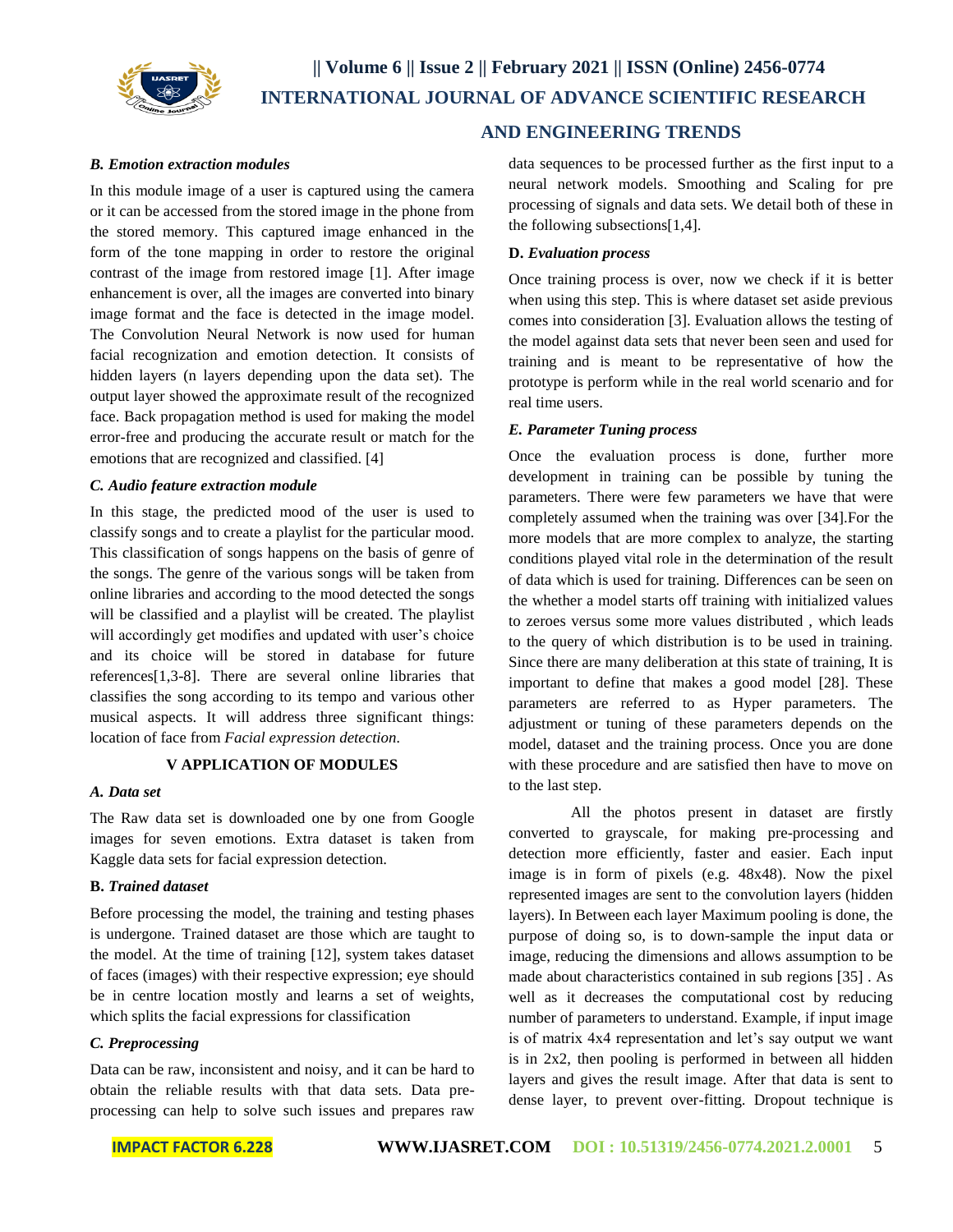

# **|| Volume 6 || Issue 2 || February 2021 || ISSN (Online) 2456-0774 INTERNATIONAL JOURNAL OF ADVANCE SCIENTIFIC RESEARCH**

used to reduce over-fitting in neural networks. The output layer conveys the detected class [30].

Let's say if the detected expression is happy, then the next step is to select anyone training dataset for music model. Now, the dataset is trained according to the match for playing music. LSTM neural network is used for classifying the songs. One hot encoding is performed to represent categorical variables into binary vectors, so as to make the classification faster and better. Then the song is played according to the current mood of the person

### **V. DISCUSSION**

- $\triangleright$  In our research, worked by using deep convolutional neural network for human emotion classification based on the physiological signals are generated in human body upon any emotional intelligence.
- $\triangleright$  The proposed technique specified encouraging results on different data sets. Also showed how the results outplayed previous works done using various analysis and techniques.
- $\triangleright$  To trigger generalization, In this research the trained models in previous methodologies compared and analyzed specific models. Upon observing these results this is best approach module for emotion recognition with along physiological signals. In this manner, our research work can be used as a baseline for future experiments.

### **VI CONCLUSION AND FUTURE WORK**

A Physiological Analysis on Emotional Intelligence using Convolution Neural Network based Music Playeris used to high-performance emotion recognition system and give a better musical player experience for end user. Many techniques are attempted for human emotion recognition. In our experiments study the capability of physiological signals to detect emotions. For the classification of emotions, we used the deep learning which is the new technology in classification of the techniques Application solves all basic needs of music listeners and lovers without troubling them as existing applications do and this aimed to provide people with befitting music using facial recognition. It uses computer vision technology to increase the interaction of the system with the user in numerous ways. It eases the work of the user by capturing image and detecting the emotion of user a customized playlist through more advanced and interactive features. The user's negative thoughts are moderately converted to positive thoughts by switching the song from low tone to excited tone.

# **AND ENGINEERING TRENDS**

# **REFERENCES**

[1]. Bali, V., Haval, S., Patil, S. and Priyambiga, R., Emotion Based Music Player. *emotion*, *9*, p.8.

[2]. Amiriparian, S., Gerczuk, M., Coutinho, E., Baird, A., Ottl, S., Milling, M. and Schuller, B., 2019. Emotion and Themes Recognition in Music Utilising Convolutional and Recurrent Neural Networks.

[3]. Ghule, Vijaykumar R., Abhijeet B. Benke, Shubham Suresh Jadhav and Swapnil Joshi. "Emotion Based Music Player Using Facial Recognition." (2017).

[4]. Gupta, V., Kumar, S. and Viswanath, M., A Mood Based Music Player.

[5]. Meyers OC. *A mood-based music classification and exploration system* (Doctoral dissertation, Massachusetts institute of technology).Yang, Yi-Hsuan, and Homer H. Chen. "Machine Recognition of Music Emotion : A Review", ACM Transactions on Intelligent Systems and Technology, 2012.

[6]. Jingxia Chen, Dongmei Jiang, Yanning Zhang, Pengwei Zhang. "Emotion recognition from spatiotemporal EEG representations with hybrid convolutional recurrent neural networks via wearable multi-channel headset", Computer Communications, 2020

[7]. P. M. Chavan, M. C. Jadhav, J. B. Mashruwala, A. K. Nehete, Pooja A. Panjari, "Real Time Emotion Recognition through Facial Expressions for Desktop Devices", International Journal of Emerging Science and Engineering, Vol. 1, No. 7, May 2013.

[8]. Ghatak K, inventor. Mood based music recommendation method and system. United States patent US 8,260,778. 2012 Sep 4.

[9]. van der Zwaag MD, Janssen JH, Westerink JH. Directing physiology and mood through music: Validation of an affective music player. IEEE Transactions on Affective Computing. 2012 Aug 29;4(1):57-68.

[10]. Gilda S, Zafar H, Soni C, Waghurdekar K. Smart music player integrating facial emotion recognition and music mood recommendation. In2017 International Conference on Wireless Communications, Signal Processing and Networking (WiSPNET) 2017 Mar 22 (pp. 154-158). IEEE.

[11]. Barthet M, Fazekas G, Allik A, Thalmann F, B Sandler M. From interactive to adaptive mood-based music listening